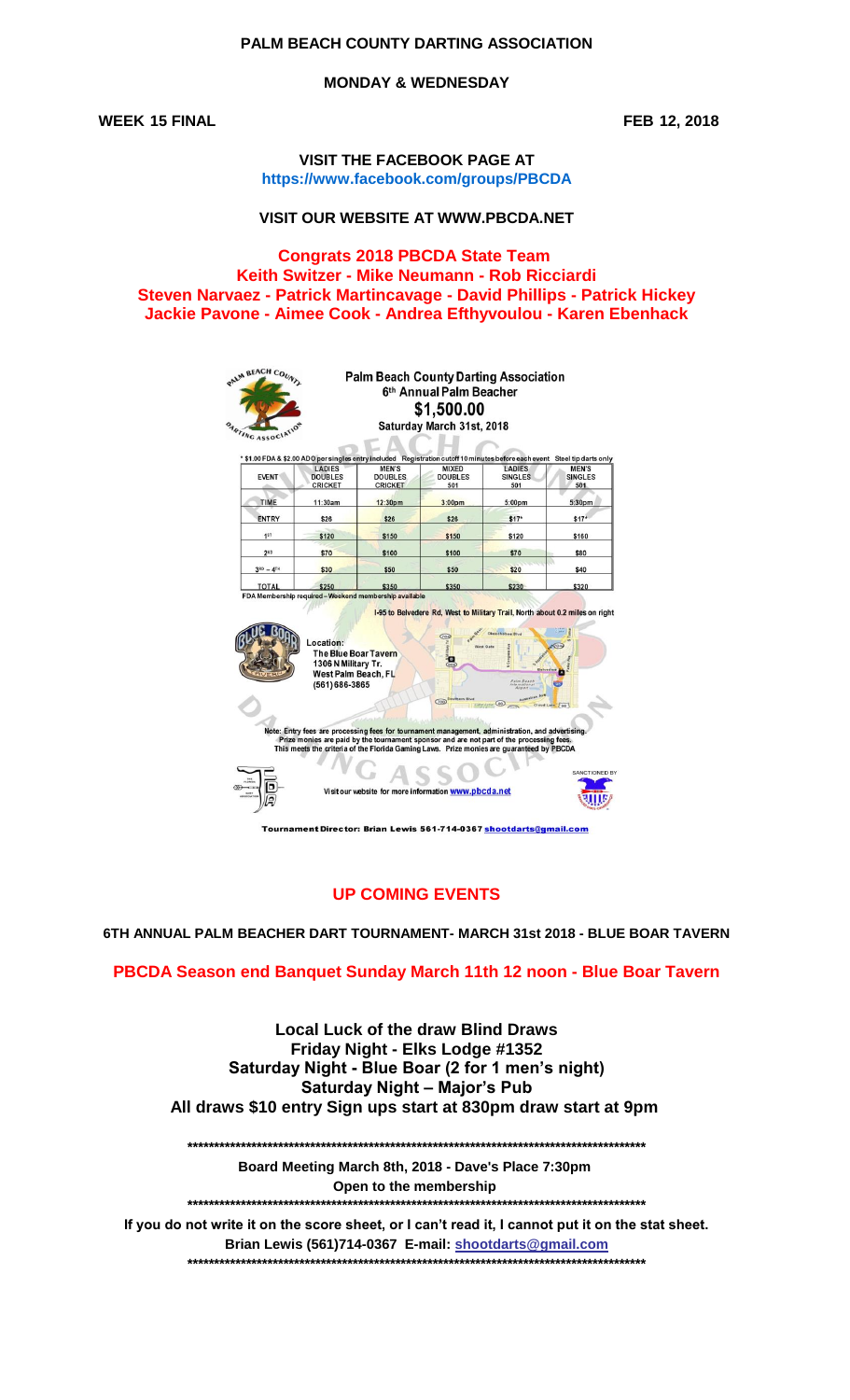## **PALM BEACH COUNTY DARTING ASSOCIATION MONDAY DIV 1 STAT SHEET**

| ALM BEACH COUNTY DARTING ASSOCIATION | <b>TEAM'S</b>                         | <b>Totals</b> |
|--------------------------------------|---------------------------------------|---------------|
| <b>MONDAY DIV 1</b>                  | <b>RACKS N BALLS – LUCKY BASTARDS</b> | 362           |
| <b>STAT SHEET</b>                    | <b>RACKS N BALLS – MIKE</b>           | 313           |
|                                      | <b>BLUE BOAR - BUTTHEADS</b>          | 311           |
| WEEK 15 FINAL                        | <b>SHEEHAN'S - THE KNIGHTS</b>        | 240           |
|                                      | <b>BB'S BAR &amp; GRILL - DAVID</b>   | 206           |
| FEB 12, 2018                         | <b>BLUE BOAR - BRIAN</b>              | 187           |
|                                      |                                       |               |

|                     |                                        |                  |                         |                         |                | Individual 401 game stats |                               |                 |                |
|---------------------|----------------------------------------|------------------|-------------------------|-------------------------|----------------|---------------------------|-------------------------------|-----------------|----------------|
| \$                  | <b>BLUE BOAR - BUTTHEADS</b>           | <b>All-Stars</b> | 180                     | R <sub>9</sub>          | 6 <sub>B</sub> | $%-W$                     | <b>Wins</b>                   | Loses           | <b>Games</b>   |
| \$                  | <b>BRUCE SMITH</b>                     | 235              |                         |                         |                | 58%                       | 21                            | 15              | 36             |
| \$                  | <b>PATRICK HICKEY</b>                  | 39               | 1                       |                         |                | 50%                       | 3                             | 3               | $6\phantom{1}$ |
| \$                  | <b>JAMES DUNNING</b>                   | 244              | $\overline{2}$          | 1                       |                | 74%                       | 31                            | 11              | 42             |
| \$                  | <b>MARK WOMACK</b>                     | 93               | 1                       |                         |                | 36%                       | 12                            | 21              | 33             |
| B                   | <b>JOHN LAFRENIERE</b>                 | 67               |                         |                         |                | 52%                       | 11                            | 10              | 21             |
| \$                  | <b>RON SWORDS</b>                      | 9                |                         |                         |                | 27%                       | $\overline{\mathbf{4}}$       | 11              | 15             |
|                     | <b>TEAM TOTALS</b>                     | 687              | 4                       | $\mathbf{1}$            | $\bf{0}$       | 54%                       | 82                            | $\overline{71}$ | 153            |
|                     | <b>RACKS N'BALL'S - LUCKY BASTARDS</b> | <b>All-Stars</b> | 180                     | R <sub>9</sub>          | 6 <sub>B</sub> | $%-W$                     | <b>Wins</b>                   | Loses           | <b>Games</b>   |
| B                   | <b>STEVEN NARVAEZ</b>                  | 46               |                         |                         |                | 63%                       | 15                            | 9               | 24             |
| B                   | <b>DAVE PHILLIPS</b>                   | 191              |                         | $\mathbf{2}$            |                | 67%                       | 28                            | 14              | 42             |
| B                   | <b>LOU HUNT</b>                        | 38               | 1                       |                         |                | 58%                       | 14                            | 10              | 24             |
| \$                  | <b>BOB BIRCH</b>                       | 120              |                         |                         |                | 42%                       | 5                             | $\overline{7}$  | 12             |
| \$                  | <b>ROBERT KRAFT</b>                    | 112              | 1                       |                         |                | 58%                       | 14                            | 10              | 24             |
| \$                  | <b>KEITH SWITZER</b>                   | 358              | 6                       | 4                       |                | 81%                       | 34                            | 8               | 42             |
|                     | <b>TEAM TOTALS</b>                     | 865              | 8                       | $6\phantom{1}6$         | $\bf{0}$       | 65%                       | 110                           | 58              | 168            |
| $\$\$               | <b>BB'S BAR &amp; GRILL - DAVID</b>    | <b>All-Stars</b> | 180                     | R <sub>9</sub>          | 6 <sub>B</sub> | $%-W$                     | <b>Wins</b>                   | Loses           | <b>Games</b>   |
| \$                  | <b>DAVID GIORDANO</b>                  | 19               |                         |                         |                | 20%                       | $\mathbf{3}$                  | 12              | 15             |
| \$                  | <b>ALICE GIORDANO</b>                  | 42               |                         |                         |                | 10%                       | 3                             | 27              | 30             |
| \$                  | <b>AARON CAMPBELL</b>                  | 166              |                         |                         |                | 36%                       | 14                            | 25              | 39             |
| \$                  | <b>NICK VIDULICH</b>                   | 70               |                         |                         |                | 33%                       | 10                            | 20              | 30             |
| \$                  | <b>MIKE KASEMEYER</b>                  | 79               |                         |                         |                | 45%                       | 15                            | 18              | 33             |
| \$                  | <b>KEVIN WEST</b>                      | 159              | 1                       | $\mathbf{2}$            |                | 56%                       | 10                            | 8               | 18             |
|                     | <b>TEAM TOTALS</b>                     | 535              | 1                       | $\overline{2}$          | $\bf{0}$       | 33%                       | 55                            | 110             | 165            |
|                     | <b>RACKS N'BALL'S - MIKE</b>           | <b>All-Stars</b> | 180                     | R <sub>9</sub>          | 6 <sub>B</sub> | $%-W$                     | <b>Wins</b>                   | Loses           | <b>Games</b>   |
| \$                  | <b>MIKE NEUMANN</b>                    | 269              |                         | $\mathbf 2$             |                | 69%                       | 29                            | 13              | 42             |
| \$                  | <b>TUCKER DAVEY</b>                    | 91               |                         | 1                       |                | 67%                       | 8                             | 4               | 12             |
| \$                  | <b>NICK EFTHYVOULOU</b>                | 112              |                         |                         |                | 58%                       | 21                            | 15              | 36             |
| \$                  | <b>DANNY GIBSON</b>                    | 38               |                         |                         |                | 42%                       | 15                            | 21              | 36             |
| \$                  | <b>GARY HOOPER</b>                     | 116              |                         |                         |                | 67%                       | 12                            | 6               | 18             |
| \$                  | <b>KURT DOUGLAS</b>                    | 117              | 1                       | 1                       |                | 50%                       | 18                            | 18              | 36             |
|                     | <b>TEAM TOTALS</b>                     | 743              | $\overline{\mathbf{1}}$ | $\overline{\mathbf{4}}$ | $\mathbf 0$    | 57%                       | 103                           | 77              | 180            |
|                     |                                        | <b>All-Stars</b> | 180                     | R <sub>9</sub>          | 6B             | $%-W$                     | <b>Wins</b>                   | Loses           | <b>Games</b>   |
| $\frac{1}{2}$<br>\$ | <b>SHEEHAN'S – THE KNIGHTS</b>         | $\mathbf 0$      |                         |                         |                |                           |                               |                 |                |
| \$                  | <b>PATRICK MARTINCAVAGE</b>            | 57               |                         |                         |                | 64%                       | 23                            | 13              | 36             |
|                     | <b>JAKE PERRY</b>                      |                  |                         |                         |                | 37%                       | 10                            | 17              | 27             |
| \$                  | <b>ANTHONY STARACE</b>                 | 20               |                         |                         |                | 38%                       | 8                             | 13              | 21             |
| \$                  | <b>RYAN SHEEHAN</b>                    | 187              |                         |                         |                | 44%                       | 17                            | 22              | 39             |
| \$                  | <b>OWEN O'MARRA</b>                    | 34               |                         |                         |                | 26%                       | $\overline{7}$                | 20              | 27             |
| \$                  | <b>JEFF REUTER</b>                     | 17               |                         |                         |                | 44%<br>43%                | $\overline{\mathbf{4}}$<br>69 | 5<br>90         | 9              |
|                     | <b>TEAM TOTALS</b>                     | 315              | $\bf{0}$                | 0                       | $\bf{0}$       |                           |                               |                 | 159            |
| $\mathsf{\$}$       | <b>BLUE BOAR - BRIAN</b>               | <b>All-Stars</b> | 180                     | R <sub>9</sub>          | 6 <sub>B</sub> | $%-W$                     | <b>Wins</b>                   | Loses           | <b>Games</b>   |
| B                   | <b>BRIAN LEWIS</b>                     | 105              |                         |                         |                | 28%                       | 11                            | 28              | 39             |
| \$                  | <b>BILL WHITLEY</b>                    | 77               |                         |                         |                | 48%                       | 10                            | 11              | 21             |
| \$                  | <b>BRANDON PARKER</b>                  | 53               |                         |                         |                | 44%                       | 12                            | 15              | 27             |
| \$                  | <b>ASHLEY RICHEY</b>                   | 59               |                         | 1                       |                | 40%                       | 6                             | 9               | 15             |
| \$                  | <b>JUSTIN SHEEHAN</b>                  | 98               |                         |                         |                | 61%                       | 20                            | 13              | 33             |
| \$                  | <b>TIM LONG</b>                        | 134              |                         |                         |                | 39%                       | $\overline{7}$                | 11              | 18             |
|                     | <b>TEAM TOTALS</b>                     | 526              | $\bf{0}$                | 1                       | $\bf{0}$       | 43%                       | 66                            | 87              | 153            |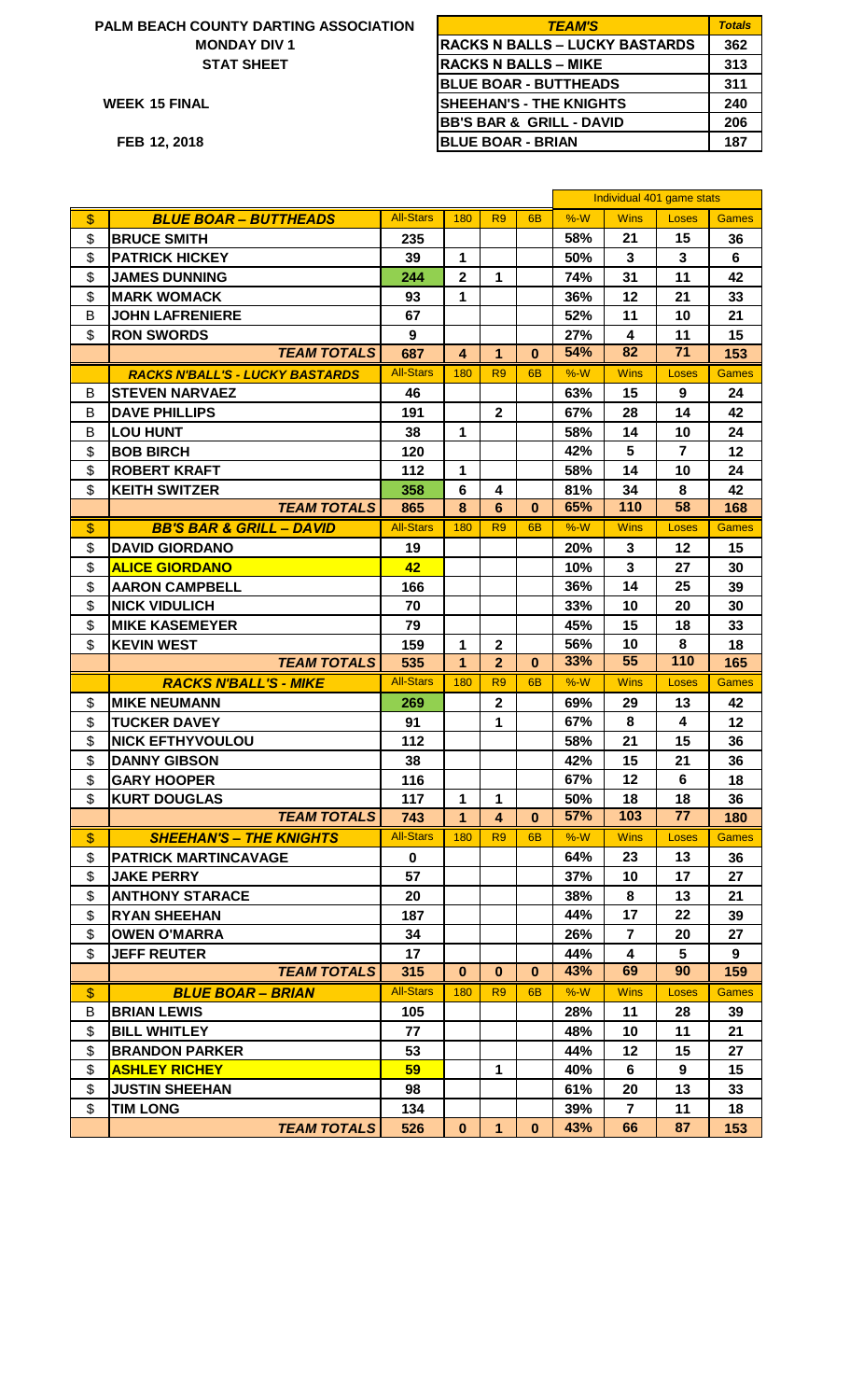# **MONDAY NIGHT DIV 1 PAGE 2**

**15 FINAL WEEK**

**FEB 12, 2018**

| <b>MEN'S TOP ALL-STARS</b>                     | <b>WOMEN'S TOP ALL-STARS</b>       |                                    |     |  |  |  |
|------------------------------------------------|------------------------------------|------------------------------------|-----|--|--|--|
| <b>KEITH SWITZER</b>                           | 358                                | <b>ASHLEY RICHEY</b>               | 59  |  |  |  |
| <b>IMIKE NEUMANN</b>                           | 269                                | <b>ALICE GIORDANO</b>              | 42  |  |  |  |
| <b>JAMES DUNNING</b>                           | 244                                |                                    |     |  |  |  |
| <b>MEN'S HIGH IN</b>                           | <b>WOMEN'S HIGH IN</b>             |                                    |     |  |  |  |
| <b>ITUCKER DAVEY</b>                           | 170                                | <b>ASHLEY RICHEY</b>               | 120 |  |  |  |
| <b>MEN'S HIGH OUT</b>                          | <b>WOMEN'S HIGH OUT</b>            |                                    |     |  |  |  |
| <b>IDAVID PHILLIPS</b>                         | 170                                | <b>ALICE GIORDANO</b>              |     |  |  |  |
| <b>HONORABLE MENTION</b>                       |                                    | <b>401 BEST OUT'S</b>              |     |  |  |  |
| KEITH(2) / BILL W / JUSTIN S / RYAN(2) 120 IN  |                                    | <b>KEITH SWITZER - 10 DART OUT</b> |     |  |  |  |
| DAVID PHILLIPS 125 IN / KEVIN WEST 130 IN      | <b>JAMES DUNNING - 12 DART OUT</b> |                                    |     |  |  |  |
| IGARY H 134 IN                                 |                                    |                                    |     |  |  |  |
| <b>BRUCE 121 OUT / DAVID P / KEITH 120 OUT</b> |                                    |                                    |     |  |  |  |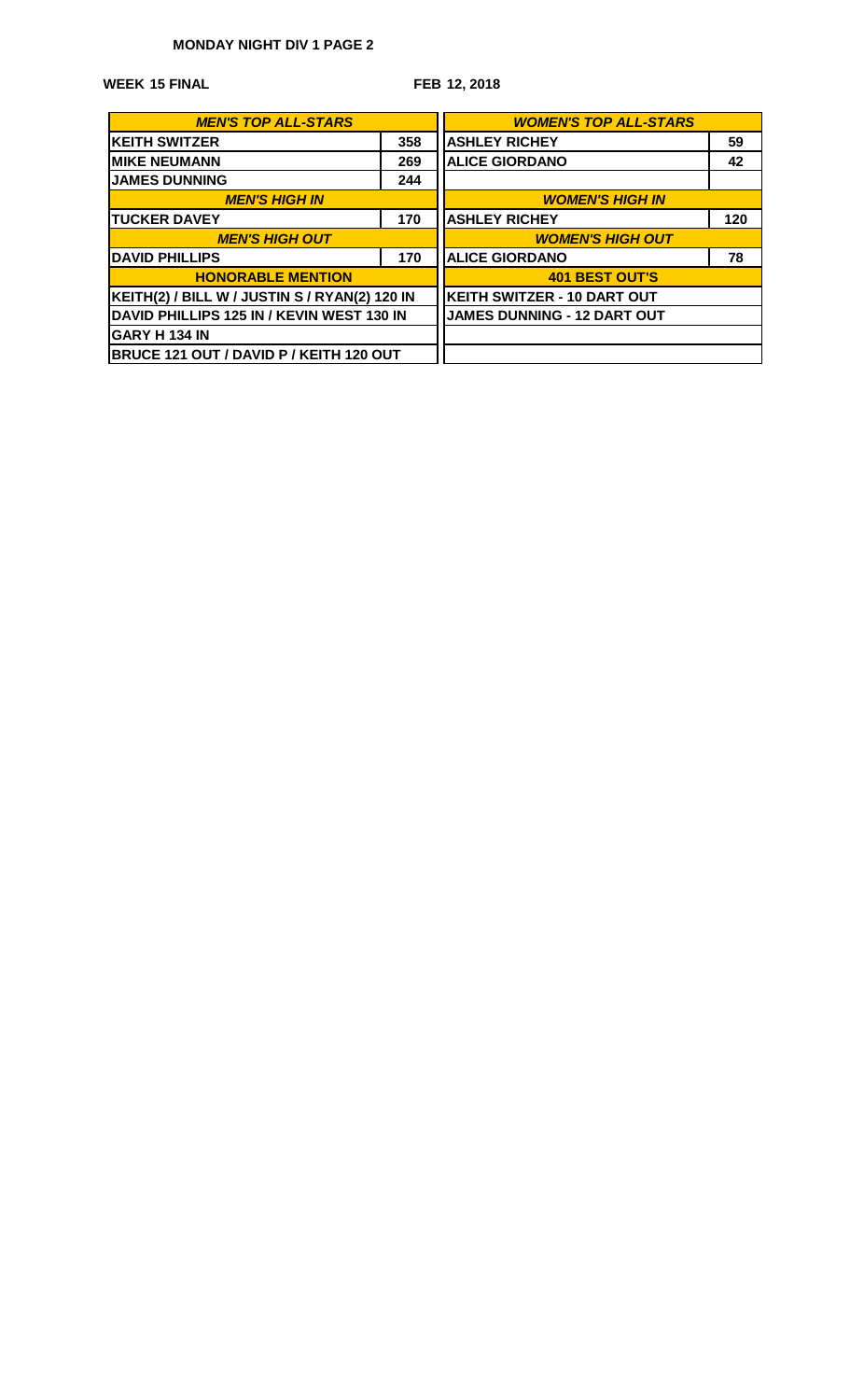## **PALM BEACH COUNTY DARTING ASSOCIATION MONDAY DIV 2 STAT SHEET**

**15 FINAL WEEK**

| <b>TEAM'S</b>            | <b>Totals</b> |
|--------------------------|---------------|
| <b>IBLUE BOAR - DAVE</b> | 184           |
| <b>IELMO'S - PAUL</b>    | 178           |
| <b>IELK'S - JOHN</b>     | 147           |
| <b>IRED PARROT- RON</b>  | 108           |
| JOHNNY Q'S - NORRIS      | 103           |

#### **FEB 12, 2018**

|                   |                              |                                |                |                       |                | Individual 401 game stats |                              |                |              |
|-------------------|------------------------------|--------------------------------|----------------|-----------------------|----------------|---------------------------|------------------------------|----------------|--------------|
| $\boldsymbol{\$}$ | <b>BLUE BOAR - DAVE</b>      | <b>All-Stars</b>               | 180            | R <sub>9</sub>        | 6 <sub>B</sub> | $%-W$                     | <b>Wins</b>                  | Loses          | <b>Games</b> |
| \$                | <b>DAVE PAUGH</b>            | 38                             |                |                       |                | 39%                       | 13                           | 20             | 33           |
| \$                | <b>TONY VALENTI</b>          | 41                             |                |                       |                | 73%                       | 24                           | 9              | 33           |
| \$                | <b>VINCENT ARMAS</b>         | 16                             |                |                       |                | 57%                       | 17                           | 13             | 30           |
| \$                | <b>DAVE DIEDRICH</b>         | 62                             |                |                       |                | 67%                       | 20                           | 10             | 30           |
|                   |                              |                                |                |                       |                |                           |                              |                |              |
|                   |                              |                                |                |                       |                |                           |                              |                |              |
|                   | <b>TEAM TOTALS</b>           | 157                            | $\bf{0}$       | $\bf{0}$              | $\mathbf{0}$   | 59%                       | 74                           | 52             | 126          |
|                   | <b>RED PARROT - RON</b>      | <b>All-Stars</b>               | 180            | R <sub>9</sub>        | 6 <sub>B</sub> | $%-W$                     | <b>Wins</b>                  | Loses          | <b>Games</b> |
| \$                | <b>RON HILL</b>              | 39                             |                |                       |                | 70%                       | 21                           | 9              | 30           |
| \$                | <b>JOE RECKERS</b>           | 11                             |                |                       |                | 67%                       | 14                           | $\overline{7}$ | 21           |
| \$                | <b>RAY ALHO</b>              | 24                             |                |                       |                | 37%                       | 11                           | 19             | 30           |
| \$                | <b>ELISHA GUFFY</b>          | 6                              |                |                       |                | 11%                       | $\mathbf{2}$                 | 16             | 18           |
| \$                | <b>MIKE MODROW</b>           | 22                             |                |                       |                | 50%                       | 9                            | 9              | 18           |
|                   |                              |                                |                |                       |                |                           |                              |                |              |
|                   | <b>TEAM TOTALS</b>           | 102                            | $\bf{0}$       | $\bf{0}$              | $\mathbf{0}$   | 49%                       | 57                           | 60             | 117          |
|                   | <b>ELMOS ROCK BAR - PAUL</b> | <b>All-Stars</b>               | 180            | R <sub>9</sub>        | 6 <sub>B</sub> | $%-W$                     | <b>Wins</b>                  | Loses          | <b>Games</b> |
| B                 | <b>CHRIS CUMMINS</b>         | 37                             |                |                       |                | 61%                       | 20                           | 13             | 33           |
| \$                | <b>PAUL DORLING</b>          | 29                             |                |                       |                | 67%                       | 10                           | 5              | 15           |
| \$                | <b>BRYANT HUMPHREY</b>       | 41                             | 1              |                       |                | 70%                       | 23                           | 10             | 33           |
| \$                | <b>WILLIAM FEDORENKO</b>     | 16                             |                |                       |                | 43%                       | 13                           | 17             | 30           |
| \$                | <b>CHRIS RICCIARDI</b>       | 9                              |                |                       |                | 33%                       | $\overline{7}$               | 14             | 21           |
|                   |                              |                                |                |                       |                |                           |                              |                |              |
|                   | <b>TEAM TOTALS</b>           | 132                            | $\overline{1}$ | $\bf{0}$              | $\mathbf{0}$   | 55%                       | $\overline{73}$              | 59             | 132          |
|                   | <b>ELK'S - JOHN</b>          | <b>All-Stars</b>               | 180            | R <sub>9</sub>        | 6 <sub>B</sub> | $%-W$                     | <b>Wins</b>                  | Loses          | <b>Games</b> |
| \$                | <b>JOHN LIGUORI</b>          | 36                             |                |                       |                | 50%                       | 18                           | 18             | 36           |
| \$                | <b>PATTI PHILLIPS</b>        | $\overline{\mathbf{8}}$        |                |                       |                | 58%                       | $\overline{7}$               | 5              | 12           |
| \$                | <b>CAROL NILSEN</b>          | $\bf{0}$                       |                |                       |                | 61%                       | 11                           | $\overline{7}$ | 18           |
| \$                | <b>GEORGE ZOCCHI</b>         | 22                             |                |                       |                | 39%                       | $\overline{7}$               | 11             | 18           |
| \$                | <b>CRAIG SARGENT</b>         | 46                             |                |                       |                | 61%                       | 22                           | 14             | 36           |
| \$                | <b>ERIC STRINGER</b>         | 33                             |                |                       |                | 44%                       | 8                            | 10             | 18           |
|                   | <b>TEAM TOTALS</b>           | 145                            | $\bf{0}$       | $\bf{0}$              | $\bf{0}$       | 53%                       | 73                           | 65             | 138          |
|                   | <b>JOHNNY Q'S - NORRIS</b>   | <b>All-Stars</b>               | 180            | R <sub>9</sub>        | 6B             | %W                        | <b>Wins</b>                  | <b>Loses</b>   | Games        |
| Φ<br>\$           | <b>LENORRIS WHITFIELD</b>    | 25                             |                |                       |                | 52%                       | 14                           | 13             | 27           |
| \$                | <b>BRUCE HAASE SR</b>        | $\mathbf{1}$                   |                |                       |                | 28%                       | 5                            | 13             | 18           |
| \$                | <b>BRUCE HAASE JR II</b>     | 23                             |                |                       |                | 43%                       | 9                            | 12             | 21           |
| \$                | <b>BRUCE HAASE III</b>       | 19                             |                |                       |                | 30%                       | 10                           | 23             | 33           |
| \$                | <b>JAMES JOYCE</b>           | $\mathbf{3}$                   |                |                       |                | 19%                       | 4                            | 17             | 21           |
| \$                | <b>JOE LOPEZ</b>             | 27                             |                |                       |                | 42%                       | 10                           | 14             | 24           |
|                   | <b>TEAM TOTALS</b>           | 98                             | $\mathbf{0}$   | $\mathbf{0}$          | $\mathbf{0}$   | 36%                       | 52                           | 92             | 144          |
|                   | <b>MEN'S TOP ALL-STARS</b>   |                                |                |                       |                |                           | <b>WOMEN'S TOP ALL-STARS</b> |                |              |
|                   | <b>DAVE DIEDRICH</b>         | 62                             |                | <b>PATTI PHILLIPS</b> |                |                           |                              |                | 8            |
|                   | <b>CRAIG SARGENT</b>         | 46                             |                | <b>ELISHA GUFFY</b>   |                |                           |                              |                | 6            |
|                   |                              |                                |                |                       |                |                           |                              |                |              |
|                   | BRYANT HUMPHREY/TONY VALENTI | 41                             |                |                       |                |                           |                              |                |              |
|                   | <b>MEN'S HIGH IN</b>         |                                |                |                       |                |                           | <b>WOMEN'S HIGH IN</b>       |                | 95           |
|                   | <b>JOE RECKERS</b>           | 136                            |                | <b>ELISHA GUFFY</b>   |                |                           |                              |                |              |
|                   | <b>MEN'S HIGH OUT</b>        |                                |                |                       |                |                           | <b>WOMEN'S HIGH OUT</b>      |                |              |
|                   | <b>CHRIS CUMMINS</b>         | 98<br><b>HONORABLE MENTION</b> |                |                       |                |                           |                              |                |              |
|                   |                              |                                |                |                       |                |                           |                              |                |              |
|                   |                              |                                |                |                       |                |                           |                              |                |              |
|                   |                              |                                |                |                       |                |                           |                              |                |              |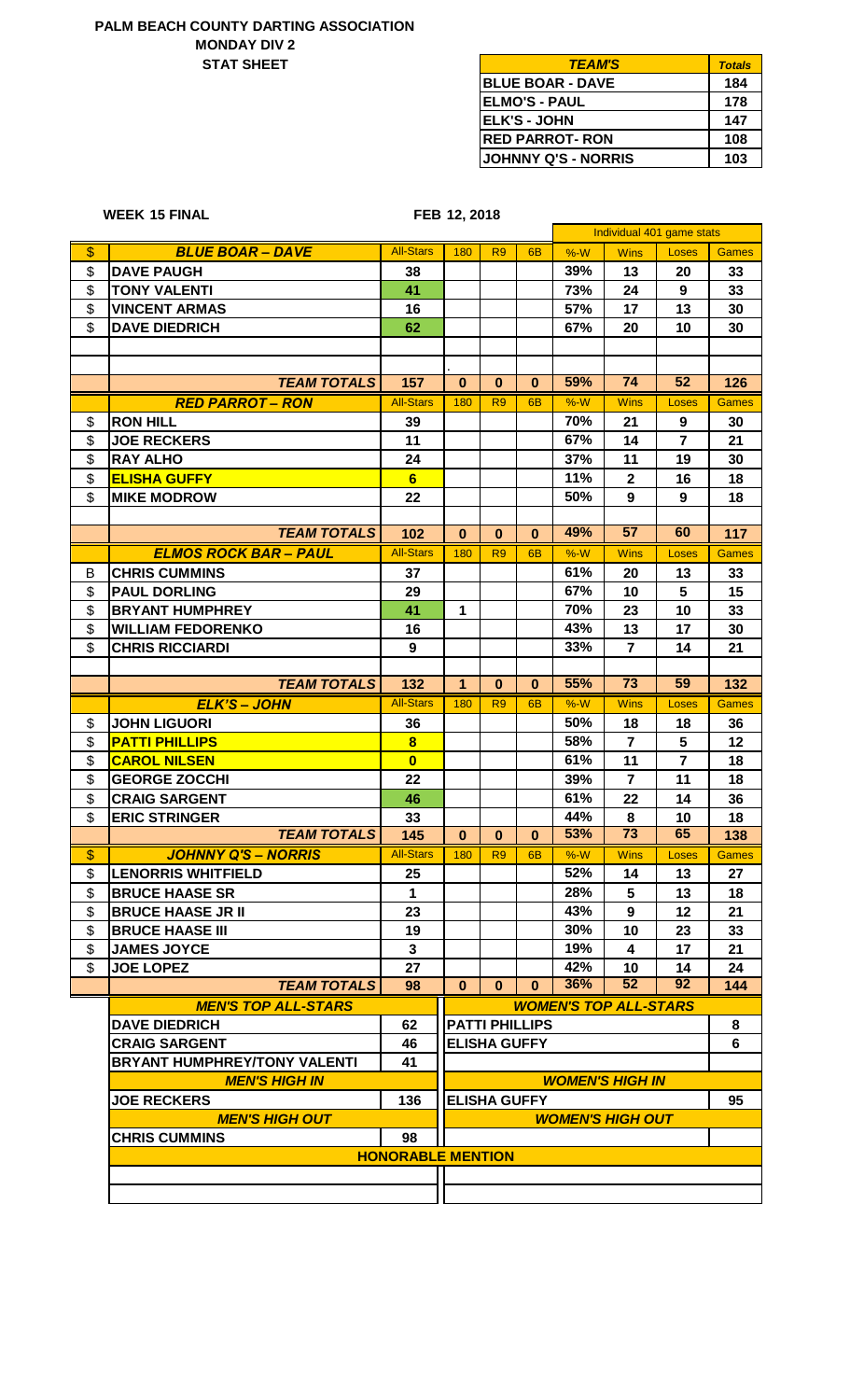## **WEDNESDAY DIV A PALM BEACH COUNTY DARTING ASSOCIATION STAT SHEET**

**15 FINAL WEEK**

| <b>TEAM'S</b>                 | <b>Totals</b> |
|-------------------------------|---------------|
| <b>IMAJOR'S - JACKIE</b>      | 207           |
| <b>BLUE BOAR - ZEUSTER'S</b>  | 202           |
| <b>IMAJOR'S - BECKY</b>       | 175           |
| <b>FOSTERS TOO - MICHELLE</b> | 106           |

**FEB 14, 2018**

|                          |                               |                         |                |                   |                      |                              |                              | Individual 401 game stats |              |
|--------------------------|-------------------------------|-------------------------|----------------|-------------------|----------------------|------------------------------|------------------------------|---------------------------|--------------|
| $\overline{\$}$          | <b>BLUE BOAR - ZEUSTERS</b>   | <b>All-Stars</b>        | 180            | R <sub>9</sub>    | 6 <sub>B</sub>       | $%-W$                        | <b>Wins</b>                  | Loses                     | <b>Games</b> |
| \$                       | <b>BRUCE SMITH</b>            | 94                      | 1              |                   |                      | 62%                          | 24                           | 15                        | 39           |
| $\overline{\mathbf{3}}$  | <b>BILL GREEN</b>             | 21                      |                |                   |                      | 50%                          | $\boldsymbol{9}$             | 9                         | 18           |
| \$                       | <b>TOM WESTHOUSE</b>          | 31                      |                |                   |                      | 50%                          | 15                           | 15                        | 30           |
| B                        | <b>AIMEE COOK</b>             | 32                      |                |                   |                      | 51%                          | 23                           | 22                        | 45           |
|                          | <b>BOBBY BLACKSTOCK</b>       | $\mathbf 0$             |                |                   |                      |                              | $\mathbf 0$                  | $\mathbf 0$               | $\mathbf 0$  |
| \$                       | <b>JAMES DUNNING</b>          | 128                     |                |                   |                      | 56%                          | 25                           | 20                        | 45           |
| \$                       | <b>NICK GOLD</b>              | 11                      |                |                   |                      |                              | $\mathbf{2}$                 | $\mathbf 1$               | $\mathbf{3}$ |
|                          | <b>TEAM TOTALS</b>            | 317                     | $\mathbf{1}$   | $\bf{0}$          | $\bf{0}$             | 54%                          | 98                           | 82                        | 180          |
| $\overline{\$}$          | <b>MAJOR'S - BECKY</b>        | <b>All-Stars</b>        | 180            | R <sub>9</sub>    | 6 <sub>B</sub>       | $%-W$                        | <b>Wins</b>                  | Loses                     | <b>Games</b> |
| \$                       | <b>BECKY McILROY</b>          | 16                      |                |                   |                      | 47%                          | $\overline{7}$               | 8                         | 15           |
| B                        | <b>RICH CLARK</b>             | $\mathbf 0$             |                |                   |                      |                              | $\mathbf 0$                  | $\mathbf 0$               | $\mathbf 0$  |
| \$                       | <b>JANICE PHIPPS</b>          | 51                      |                |                   |                      | 72%                          | 26                           | 10                        | 36           |
| \$                       | <b>JOE DZURICK</b>            | 82                      |                |                   |                      | 38%                          | 16                           | 26                        | 42           |
| \$                       | <b>SHANE McKINSEY</b>         | 80                      |                |                   |                      | 40%                          | 17                           | 25                        | 42           |
| \$                       | <b>JOE McCARTHY</b>           | 35                      |                |                   |                      | 51%                          | 20                           | 19                        | 39           |
|                          |                               |                         |                |                   |                      |                              |                              |                           |              |
|                          | <b>TEAM TOTALS</b>            | 264                     | $\bf{0}$       | $\bf{0}$          | $\bf{0}$             | 49%                          | 86                           | 88                        | 174          |
| $\overline{\$}$          | <b>MAJOR'S - JACKIE</b>       | <b>All-Stars</b>        | 180            | R <sub>9</sub>    | 6 <sub>B</sub>       | $%-W$                        | <b>Wins</b>                  | Loses                     | <b>Games</b> |
| <b>B\$</b>               | <b>JACKIE PAVONE</b>          | 31                      |                |                   |                      | 69%                          | 25                           | 11                        | 36           |
| \$                       | <b>BOB BIRCH</b>              | 60                      |                |                   |                      | 43%                          | 13                           | 17                        | 30           |
| \$                       | <b>JOHN LAFRENIERE</b>        | 43                      |                |                   |                      | 53%                          | 16                           | 14                        | 30           |
| \$                       | <b>JOHN STEARMAN</b>          | 35                      |                |                   |                      | 40%                          | 12                           | 18                        | 30           |
| $\overline{\mathbf{e}}$  | <b>ROB RICCIARDI</b>          | 82                      | 1              |                   |                      | 61%                          | 20                           | 13                        | 33           |
| \$                       | <b>KAREN EBENHACK</b>         | $\overline{\mathbf{1}}$ |                |                   |                      | 0%                           | $\mathbf 0$                  | 3                         | $\mathbf{3}$ |
|                          |                               |                         |                |                   |                      |                              |                              |                           |              |
|                          | <b>TEAM TOTALS</b>            | 252                     | $\overline{1}$ | $\mathbf{0}$      | $\mathbf{0}$         | 53%                          | 86                           | 76                        | 162          |
| $\overline{\$}$          | <b>FOSTERS TOO - MICHELLE</b> | <b>All-Stars</b>        | 180            | R <sub>9</sub>    | 6B                   | $%-W$                        | <b>Wins</b>                  | Loses                     | <b>Games</b> |
| \$                       | <b>MICHELLE KIRLIN</b>        | $\overline{\mathbf{3}}$ |                |                   |                      | 15%                          | 4                            | 23                        | 27           |
| $\overline{\mathcal{S}}$ | <b>LOU HUNT</b>               | 58                      |                |                   |                      | 62%                          | 24                           | 15                        | 39           |
|                          | <b>BRETT ROWAN</b>            | 13                      |                |                   |                      | 50%                          | 3                            | 3                         | 6            |
|                          | <b>SCOTT JARMAKOWICZ</b>      | 9                       |                |                   |                      | 33%                          | 3                            | 6                         | 9            |
| \$                       | <b>COY WRIGHT</b>             | 28                      |                |                   |                      | 56%                          | 22                           | 17                        | 39           |
| $\overline{\mathcal{G}}$ | <b>SUSAN WILSON</b>           | 13                      |                |                   |                      | 33%                          | 13                           | 26                        | 39           |
|                          |                               |                         |                |                   |                      |                              |                              |                           |              |
|                          | <b>TEAM TOTALS</b>            | 124                     | $\bf{0}$       | $\bf{0}$          | $\mathbf{0}$         | 43%                          | 69                           | 90                        | 159          |
|                          | <b>MEN'S TOP ALL-STARS</b>    |                         |                |                   |                      |                              | <b>WOMEN'S TOP ALL-STARS</b> |                           |              |
|                          | <b>JAMES DUNNING</b>          | 128                     |                |                   | <b>JANICE PHIPPS</b> |                              |                              |                           | 51           |
|                          | <b>BRUCE SMITH</b>            | 94                      |                | <b>AIMEE COOK</b> |                      |                              |                              |                           | 32           |
|                          | JOE D / ROB R                 |                         |                |                   | <b>JACKIE PAVONE</b> |                              |                              |                           |              |
|                          | <b>MEN'S HIGH IN</b>          | 82                      |                |                   |                      |                              | <b>WOMEN'S HIGH IN</b>       |                           | 31           |
|                          |                               |                         |                |                   |                      |                              |                              |                           |              |
|                          | <b>ROB RICCIARDI</b>          | 120                     |                |                   | <b>JACKIE PAVONE</b> |                              |                              |                           | 57           |
|                          | <b>MEN'S HIGH OUT</b>         |                         |                |                   |                      |                              | <b>WOMEN'S HIGH OUT</b>      |                           |              |
|                          | <b>BILL GREEN</b>             | 120                     |                |                   | <b>JANICE PHIPPS</b> |                              |                              |                           | 91           |
|                          | <b>HONORABLE MENTION</b>      |                         |                |                   |                      |                              | <b>401 BEST OUT'S</b>        |                           |              |
|                          |                               |                         |                |                   |                      | <b>BRUCE SMITH - 12 DART</b> |                              |                           |              |
|                          |                               |                         |                |                   |                      |                              |                              |                           |              |